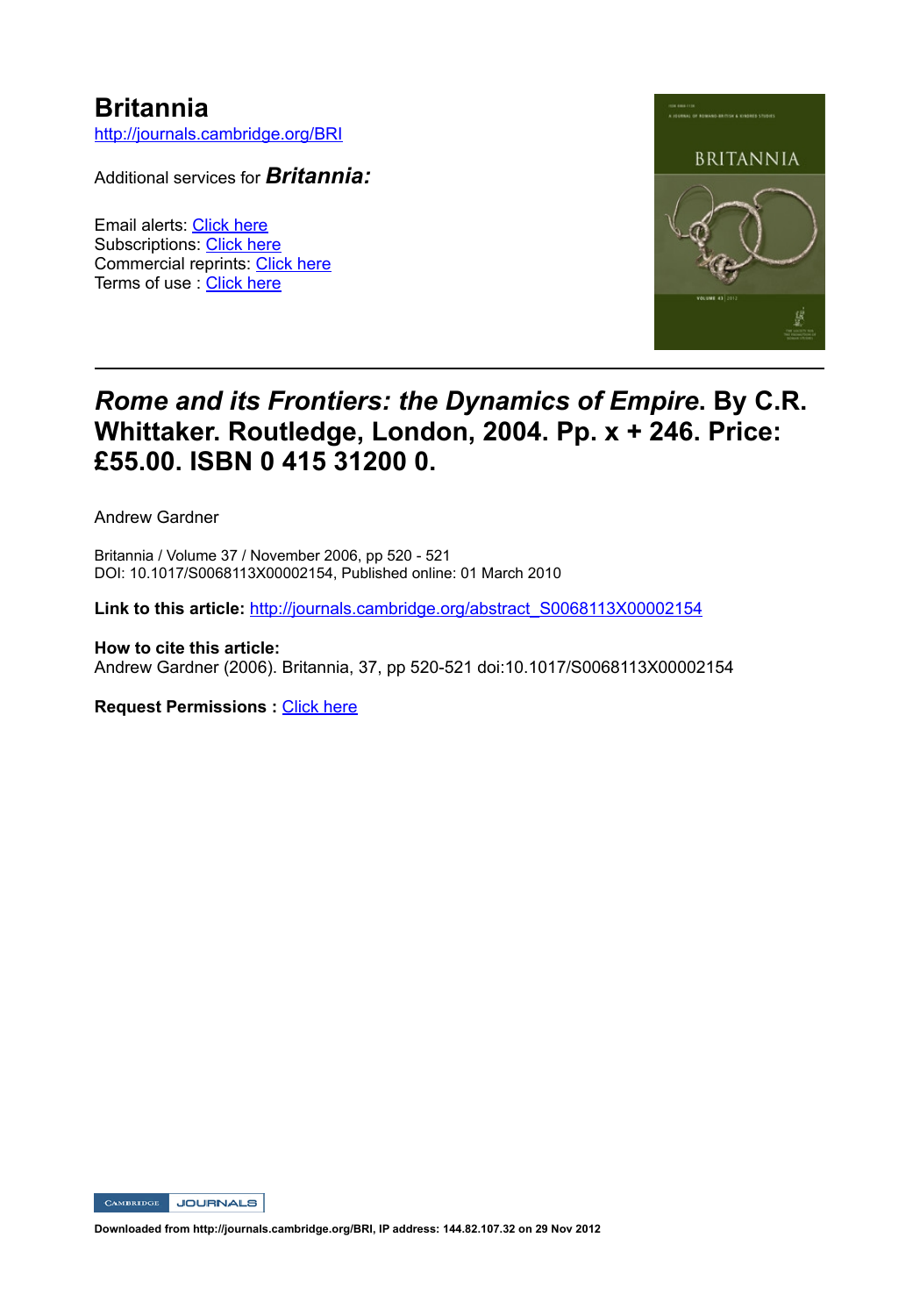**REVIEWS** 

Rome and its Frontiers: the Dynamics of Empire. By C.R. Whittaker. Routledge, London, 2004. Pp.  $x +$ 246. Price: £55.00. ISBN 0 415 31200 0.

Whittaker's 1994 book Frontiers of the Roman Empire: a Social and Economic Study took a fresh look at an old problem. His new volume is essentially a collection of articles produced since that point which deal with similar issues, most of which have already been published. As W, acknowledges in the Preface, these chapters retain a good deal of their original identity, and as with all such collections the result does somewhat lack in coherence. Nonetheless, his thoughtful and insightful comments on frontiers are always worth reading, and the book therefore provides much to consider. There are also several key themes that run across a number of the chapters and which, while not quite amounting to an explicit argument, do convey a sophisticated view of the Roman frontiers, the evidence we have available to understand them, and their modern relevance. Such a view is very welcome on a topic which continues to be a central part of Roman studies.

The book contains ten chapters, the first being a fairly general introduction to the papers chosen for inclusion and to the broad current debates about frontiers. The rest include discussions of military problems ('grand strategy' and supply), sex and gender relations, Roman perceptions of space, the relationships between the Empire and India, and a range of historiographical issues. Their order is neither chronological by original publication date nor in terms of Roman periods, but seems rather to be thematic. This works reasonably well, although there is some repetition of material (especially between chs 6, 'Sex on the Frontiers' and 7, on Roman views of India), as well as some slightly jarring shifts in style where the original articles were clearly written for different audiences.

The major themes which run through all of the chapters include, of course, W.'s well-established interest in social and economic relations on and across the frontiers, in addition to ancient and modern historiography, and the need to try and understand fundamental aspects of the Roman world-view if the frontiers are also to be understood. At a general level, the book's main insights for me are those to do